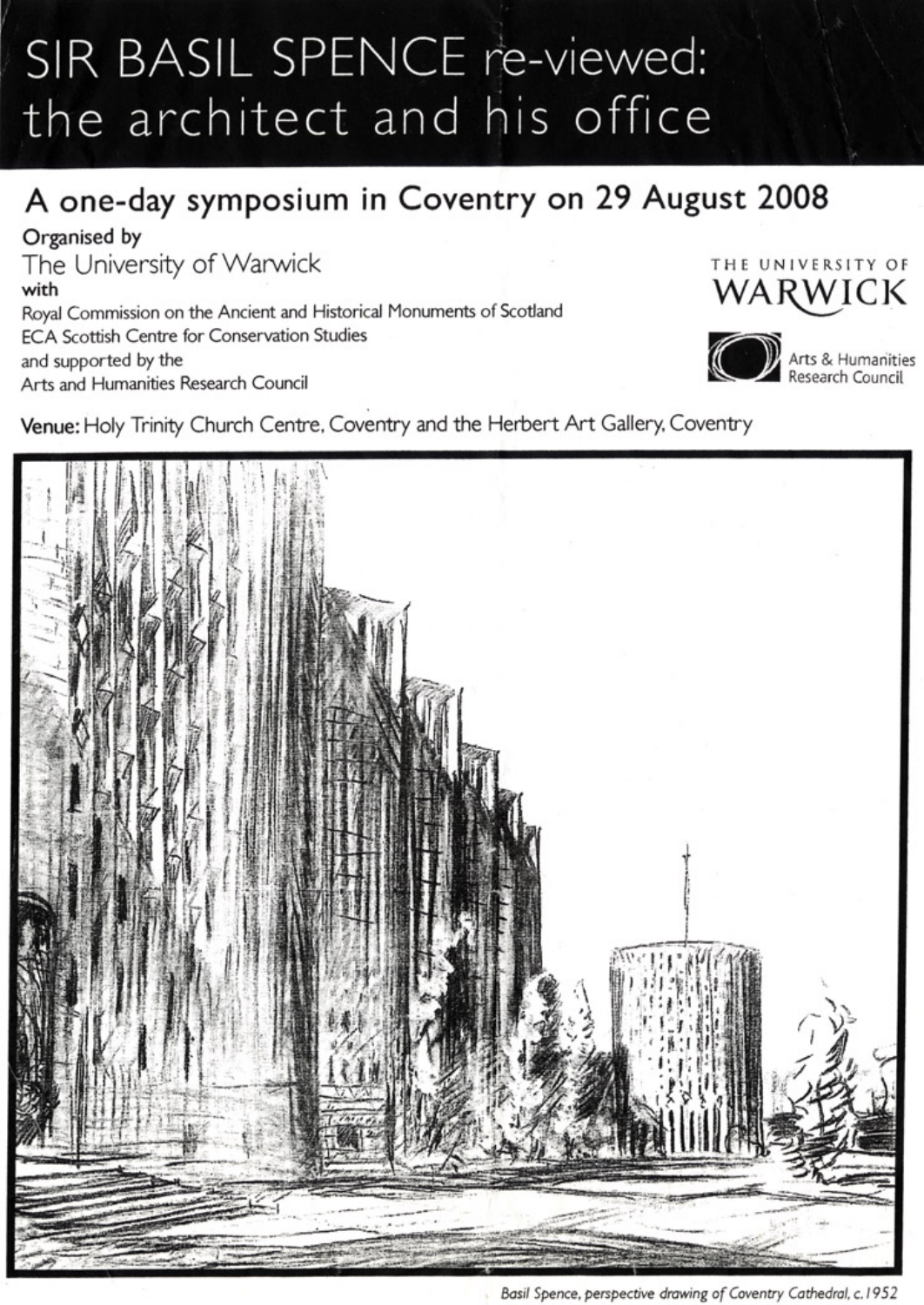#### **Sir Basil Spence re-viewed: the architect and his** *office*

#### **A one-day symposium in Coventry on 29 August 2008**

This one-day event, funded by the AHRC research project *The life and work of Sir Basil Spence 1907-76: architecture, tradition and modernity, will focus on Basil Spence's* **work during his most prolific and creative decades, between** *his* **work at the 1951 Festival of Britain and the high profile projects of the 1960s and 70s. Short presentations by members of the AHRC research team will discuss Spence's transition from Scotland to the English architectural world of the 1950s, his work at Coventry and at the University of Sussex. Elain Harwood of English Heritage will** *also* **speak about her experience of listing Spence's buildings.** 

**Our aim is to chart Spence's evolution as designer, to examine his working methods and**  to discuss – with the help of contributions from former members of his staff – the ways **in which his various offices functioned. We are interested in exploring such topics as personal style, individuality, collaboration, authorship, approaches to materials, and relationships between drawing and architecture.** 

We will conclude the day with a reception at the Herbert Art Gallery and an opportunity to view the RCAHMS/National Galleries of Scotland's exhibition *Back to the Future: Sir Basil Spence 1907-76,* **the full version of which is on show in Coventry.** 

#### **Venue:**

**Holy Trinity Church Centre** 

**5a Priory Row (junction of Priory Row and Trinity Lane), Coventry CV1 5EX** 

**It is in the centre of Coventry, next to Broadgate, two minutes walk from the Cathedral**. **The** *Church* **Centre is a Victorian school (the old Blue Coats School), across the lane from Holy Trinity Church and adjacent to the new Priory Visitor Centre.**